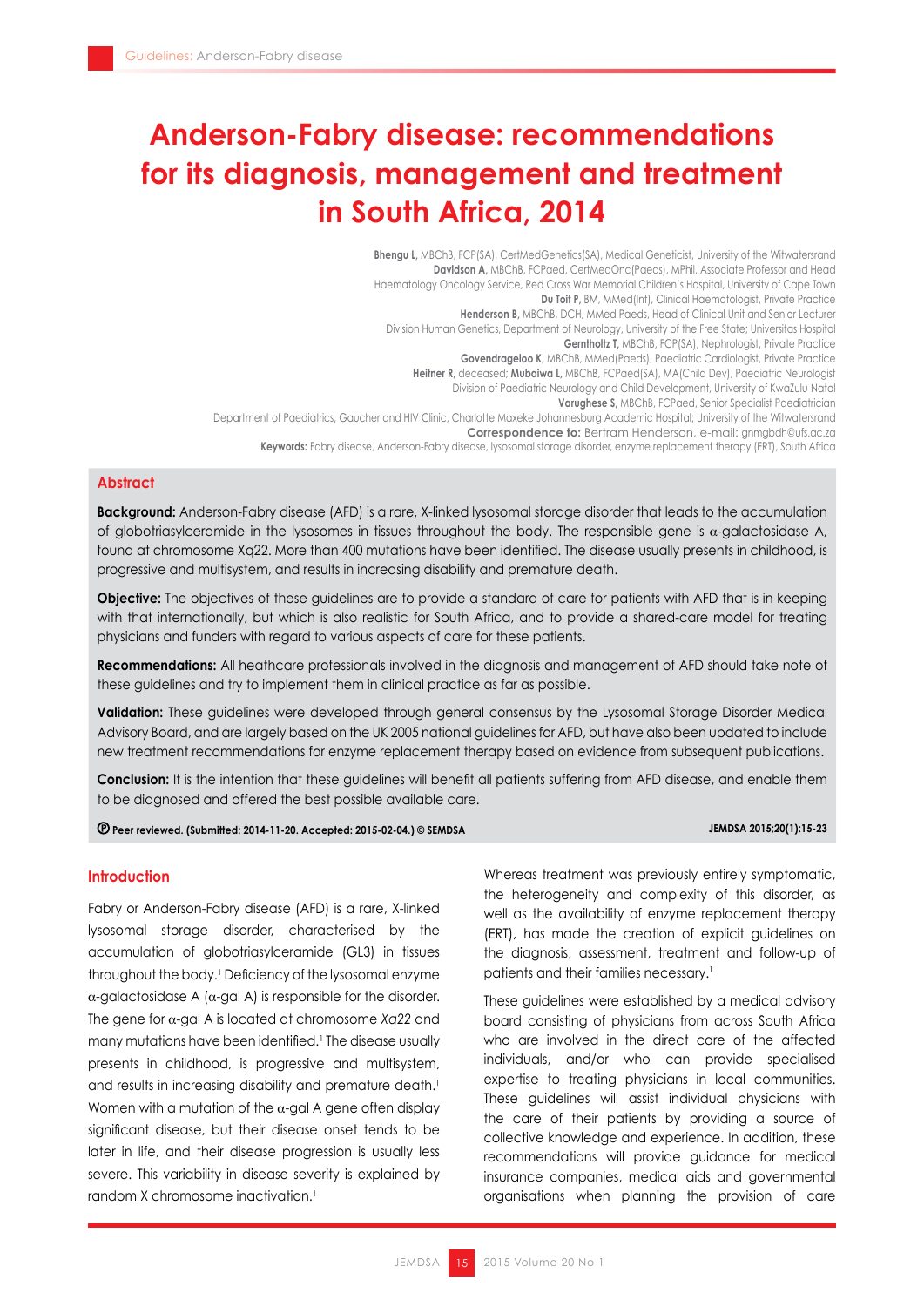for these patients. Previous clinical studies, published material, and established 2005 AFD treatment guidelines from the UK,1 as well as more recent publications, were reviewed by the group and discussed at the Lysosomal Storage Disease Medical Advisory Board meetings, which took place in Johannesburg from 7 August 2010.

# **Overview**

AFD is a rare, X-linked lysosomal storage disorder (LSD), caused by an inborn deficiency of  $\alpha$ -gal A.' AFD is the second most common of the 40 LSDs, after Gaucher's disease, with an incidence of 1:117 000 in Australia2 and 1:468 000 in the Netherlands.<sup>3</sup> It occurs in all population and racial groups.<sup>1</sup>

The gene for α-gal A is located at chromosome *Xq22,* and more than 400 mutations have been identified.<sup>1,4</sup> The mutations are usually "private" (restricted to a single or few families) and commonly lead to complete lack of detectable enzymes.<sup>1,4,5</sup> The inheritance of AFD follows an X-linked pattern.<sup>1</sup> Hemizygous males carry a defective gene on the X chromosome and develop classical AFD.1 Heterozygous females have one normal and one abnormal allele of this gene. Usually, they have milder disease with a later onset than that for hemizygous males.1 However, a number of studies have demonstrated a significant burden of disease in females.1,4

The deficiency of  $\alpha$ -gal A results in an inability to catabolise glycosphingolipids, with the progressive accumulation of GL3 in the lysosomes of the endothelial cells, vascular smooth muscle, erector pili muscles in the skin, myocardium, corneal epithelial cells and in organs such as the kidney, pancreas, bowel and lungs.<sup>1,6</sup> Earliest manifestations appear around age 10 years in males and several years later in females.<sup>1,7</sup> The symptoms of acute neuropathic pain episodes in the hands and feet, hypohidrosis or anhidrosis, sensory loss, gastrointestinal disturbances and intolerance to heat, cold and exercise reflect damage to the small nerve fibres of the peripheral and autonomic nervous system.7,8

Early renal manifestations may include microalbuminuria and proteinuria. Further disease progression results in declining glomerular filtration rate (GFR), interstitial scarring, glomerulosclerosis, tubular atrophy, and ultimately endstage renal disease.7 Cardiovascular symptoms may include sinus node dysfunction, conduction abnormalities and arrhythmia, left ventricular hypertrophy, valvular dysfunction, angina pectoris, myocardial infarction and heart failure.7 Cerebrovascular involvement can result in disturbed concentration, dizziness, dementia, headaches and learning difficulties,<sup>9</sup> an early stroke and/ or transient ischaemic attack (TIA), as well as thrombosis or cerebrovascular haemorrhages.<sup>1,7,9,10</sup> Respiratory symptoms, such as dyspnoea and significant airflow obstruction, have been described in up to 61% of patients with the classical form of AFD.<sup>1,4</sup> Chronic depression occurs in up to 46% of AFD patients, and can be exacerbated by limitations to their quality of life as their physical, social and job performance deteriorates with the progression of their disease symptoms.11

Although clinically variable, classical AFD is usually a progressive disease, in which the signs and symptoms change as the patient ages.1,7 The main causes of death are renal failure, heart disease or a stroke around the age of 50 years for hemizygous men and 70 years for obligate carrier women.<sup>1,9,12</sup>

#### **Clinical features**

# **Childhood and adolescence (≤ 16 years)**

The most common clinical features are acroparaesthesiae, pain and AFD "crises" in childhood and adolescence.<sup>1</sup> Angiokeratomas are found more frequently with increasing age. Ophthalmological abnormalities, especially cornea verticillata (Figure 1) should be actively sought. Hearing impairment occurs occasionally, and its presence can be considered a reason to start treatment. Dyshydrosis, i.e. hypohydrosis and anhydrosis, which can lead to a heat stroke, impairs quality of life. A history of non-specific bowel disturbances can lead to the consideration of other diagnoses. Lethargy and tiredness are frequent nonspecific complaints in AFD.



This characteristic whorl or radial pattern is visible using a slit lamp in most Fabry patients and asymptomatic female carriers.Image used with permission, from R.J. Desnick, PhD, MD **Figure 1: Cornea verticillata** 

# **Early adulthood (17-30 years)**

The angiokeratomas become more extensive in early adult life. Proteinuria, lipiduria and haematuria indicate progressive renal involvement.1 Oedema, fever, hypohidrosis or anhidrosis, lymphadenopathy, heat sensitivity, diarrhoea and non-specific abdominal pain are commonly found in this age group.

# **Later adulthood (age > 30 years)**

Heart disease, impaired renal function, and a stroke or TIA are frequently found in later life.<sup>1</sup>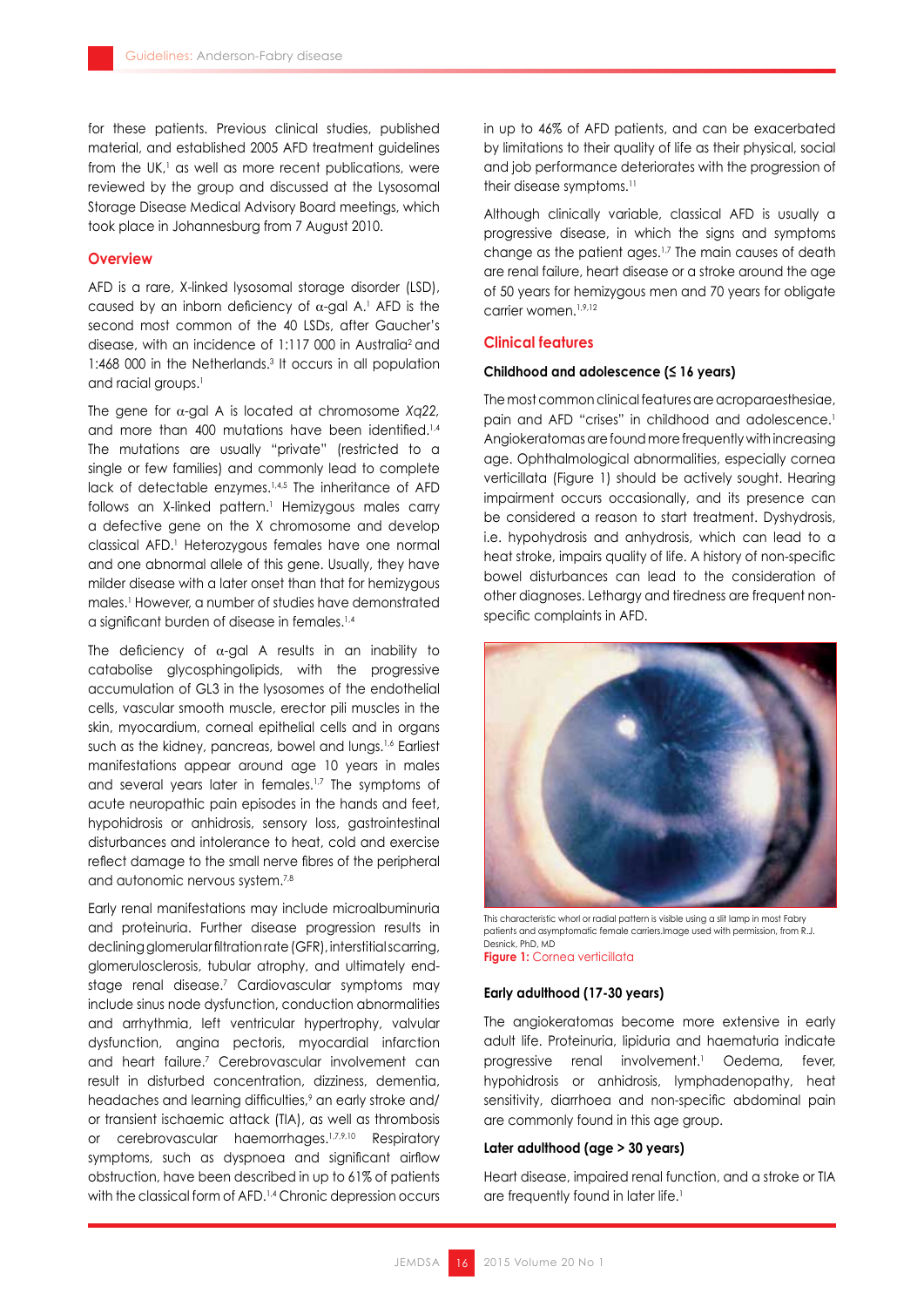# **Description of the clinical features**

# **Pain**

Neuropathic pain typically appears during childhood.<sup>1</sup> It may be chronic or experienced as episodic AFD "crises" or acroparaesthesia. An excruciating burning sensation in the palms and soles, often radiating to the proximal extremities, and occasionally to the abdomen, is how patients describe the pain. AFD pain may occur spontaneously, but is exacerbated by temperature changes, fever, stress, physical exercise and alcohol.

#### **Angiokeratomas**

Angiokeratomas are small, raised, dark red spots. They may be absent in patients with atypical AFD.13 Lesions develop slowly in the bathing trunk area, i.e. the genitalia, scrotum, buttocks and inner thighs, around the umbilicus, on the back and around the mouth.<sup>1</sup>

#### **Hypohidrosis**

Hypohidrosis, or occasionally anhidrosis, is common in male patients and causes heat intolerance. Patients do not tolerate exercise well, and may suffer nausea, dyspnoea, lightheadedness and headaches, or complete collapse with loss of consciousness, i.e. a heat stroke. The reduced production of tears and saliva also occurs.14

# **Sensory organs**

#### **Eyes**

The eyes are affected in most AFD patients,<sup>15</sup> and cornea verticillata, a cream-coloured, whorl-shaped opacity, is diagnostic (Figure 1). A posterior subcapsular cataract also occurs, as do tortuous vascular lesions on the retina and conjunctiva. Severe visual loss can be a consequence.

#### **Ears**

High-frequency sensorineural hearing loss is common,<sup>16</sup> and other audiovestibular symptoms, i.e. tinnitus and vertigo,7,17 may be present.

# **Gastrointestinal symptoms**

The gastrointestinal symptoms of AFD tend to occur after meals, and comprise recurrent bouts of abdominal pain in the mid and lower abdomen.<sup>1</sup> Nausea, vomiting, abdominal distension, bloating, flatulence, episodic diarrhoea and constipation may all occur.

# **Renal function**

Impairment of renal function is common in classical AFD, and is an important cause of death. Proteinuria, haematuria, nephrotic syndrome and eventual chronic renal failure requiring dialysis and/or renal transplantation4,7,18 are the usual renal findings. Albuminuria, proteinuria and chronic kidney disease are common elements of a progressive AFD nephropathy. An

estimated GFR of  $\leq 60$  ml/minute/1.73 m<sup>2</sup> was recorded in 45% of males and 20% of females aged 40 years and older.4 The age of onset of end-stage renal failure is usually in the 30s for hemizygous males, but it may start in childhood. Heterozygous females can develop substantial renal AFD symptoms and are at risk of premature death.4

#### **Cardiac function**

Left and right ventricular hypertrophy, an enlarged left atrium, heart valve abnormalities, atrial arrhythmia and conduction disturbance are the typical findings of cardiac involvement. Cardiac involvement may be the only symptom in some hemizygous males,1,7,13 and 4% of males with hypertrophic cardiomyopathy may have a "cardiac" variant<sup>19</sup> of AFD.

# **Nervous system (central nervous and peripheral nervous systems)**

TIA or a stroke affects 15-20% of AFD patients, frequently recur, and have a poor prognosis.10 Disturbed concentration, dizziness, dementia, headaches and learning difficulties are other central nervous system (CNS) symptoms that occur.<sup>9</sup> The peripheral nervous system may also be affected, with disturbances of touch, pain and sensitivity to temperature. Chronic depression, in up to 46% of the AFD patients, can be complicated further by limitations to their quality of life as their physical, social and job performance deteriorates with disease progression.<sup>11</sup>

# **Respiratory function**

Significant airflow obstruction is common in patients with AFD, and smoking is particularly inadvisable as it seriously exacerbates pulmonary impairment.4

### **Diagnosis**

As with any rare disorder, identification of the symptoms early is paramount to effective diagnosis. The clinical features set out in this document provide the basis for suspecting AFD.

Affected males can be confidently diagnosed, and the diagnosis can be excluded in males by enzyme studies. Heterozygous females are seldom identified by enzyme studies, and need to have the disease identified by genetic (DNA) studies.<sup>1</sup> Identification of the causative mutation in an affected male enables the identification of heterozygous females within that family. The early testing of males and females in such families for the mutation will distinguish those individuals not needing regular followup from those who are affected and who require careful follow-up and treatment.20

Enzyme studies are available in South Africa at the Serogenetics Laboratory, Division of Human Genetics, National Health Laboratory Service, Johannesburg. Liaison with the laboratory before sending specimens is recommended because specimens should be kept cool, but not frozen. Five to 10 ml in an acid-citrate-dextrose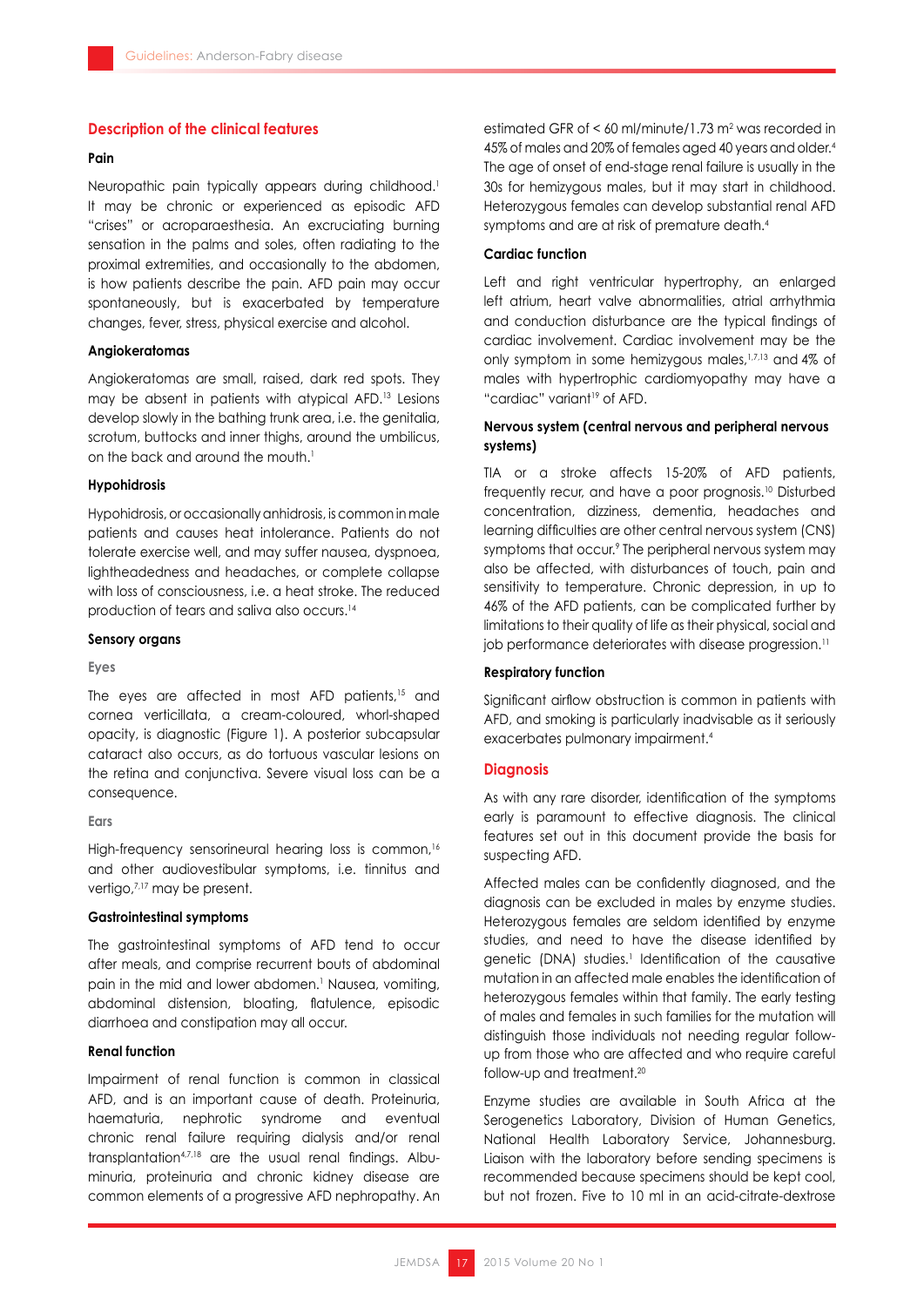specimen tube is required for enzyme analysis. Ideally, blood from an unaffected male should be sent with the specimen from the patient. This will prevent false positive results owing to low activity from poor transport conditions. Enzyme analysis is also available on dried blood spot specimens at a European laboratory. This analysis is made available by Genzyme Corporation and Shire Human Genetic Therapies (Pharmaplan, Johannesburg). Mutation analysis is not available in South Africa, but local medical genetics units can facilitate analysis at laboratories in other countries.

## **Differential diagnoses**

AFD is a progressive multisystem disorder. The initial symptoms can be non-specific and even vague, especially in the paediatric population. From the description of symptoms and signs, it can be appreciated

#### **Table I:** Differential diagnoses of Anderson-Fabry disease

that the symptoms can be non-specific, and even confusing, unless a high index of suspicion is entertained. There is a mean delay between the first symptoms and diagnosis of 13.7 years in males and 16.3 years in females.<sup>7</sup> Diseases that are often considered instead of AFD are listed in Table I.

### **Recommended initial evaluation and investigations**

The clinical and laboratory testing recommended at the initial evaluation is set out in Table II.<sup>1,7</sup>

# **Treatment and care**

AFD therapy comprises both the specific replacement of the deficient  $\alpha$ -gal A (ERT) and supportive or adjunctive therapy of complications of the disorder.<sup>1</sup> Adjunctive therapies include the treatment of pain, hypertension, renal disease, cardiac disease, CNS involvement and

| <b>Features of Anderson-Fabry disease</b> | <b>Misdiagnosis</b>                                                                                                                            |
|-------------------------------------------|------------------------------------------------------------------------------------------------------------------------------------------------|
| Angiokeratoma                             | Petechiae of meningococcal meningitis, hereditary haemorrhagic telangiectasia, Fordyce<br>disease, Schindler disease, fucidosis and siglidosis |
| Pain                                      | Rheumatoid arthritis, rheumatic fever, Raynaud's disease and "growing pains"                                                                   |
| Neurological symptoms                     | Multiple sclerosis                                                                                                                             |
| Renal impairment                          | Glomerulonephritis, pyelonephritis and exposure to silica dust                                                                                 |
| Cardiac involvement                       | Hypertrophic or restrictive cardiomyopathy, congestive cardiac failure and coronary artery<br>disease                                          |
| Gastrointestinal symptoms                 | Irritable bowel syndrome and pancreatic insufficiency                                                                                          |
| Cornea verticillata                       | Amiodarone or chloroquine therapy                                                                                                              |

#### **Table II:** Initial and follow-up evaluations of patients with Anderson-Fabry disease

| System  | Investigation                                                   | <b>Initial evaluation</b>                | Frequency at follow up                                  |
|---------|-----------------------------------------------------------------|------------------------------------------|---------------------------------------------------------|
| General | Medical and general history                                     | $\times$                                 | 6 monthly                                               |
|         | Family pedigree                                                 | $\times$                                 |                                                         |
|         | History of concomitant medications                              |                                          | Each infusion                                           |
|         | Clinical examination                                            | $\chi$                                   | 3 monthly                                               |
|         | Vital signs                                                     | $\chi$                                   | Each infusion                                           |
|         | Pain score (PBI)                                                | $\times$                                 | 12 monthly                                              |
|         | Quality of life score (age appropriate), i.e.<br>SF-36 or EQ5D  | $\times$                                 | 12 monthly                                              |
|         | Mainz Severity Score Index <sup>21</sup>                        | $\times$                                 | 12 monthly                                              |
|         | Adverse event recording                                         |                                          | Each infusion                                           |
| Cardiac | <b>ECG</b>                                                      | $\times$                                 | 12 monthly                                              |
|         | 24-hour ECG                                                     | X                                        | As clinically indicated                                 |
|         | Echocardiogram                                                  | $\times$                                 | As clinically indicated, annually after age<br>35 years |
|         | Symptom-limiting exercise testing                               | If clinically indicated                  |                                                         |
| Renal   | <b>GFR</b>                                                      | $\chi$                                   | 12 monthly, or as indicated                             |
|         | Spot urine albumin and creatinine ratio (first<br>morning void) | X                                        | 12 monthly                                              |
|         | Spot serum creatinine (morning)                                 | $\times$                                 | 12 monthly                                              |
|         | Renal biopsy                                                    | At the discretion of<br>the nephrologist |                                                         |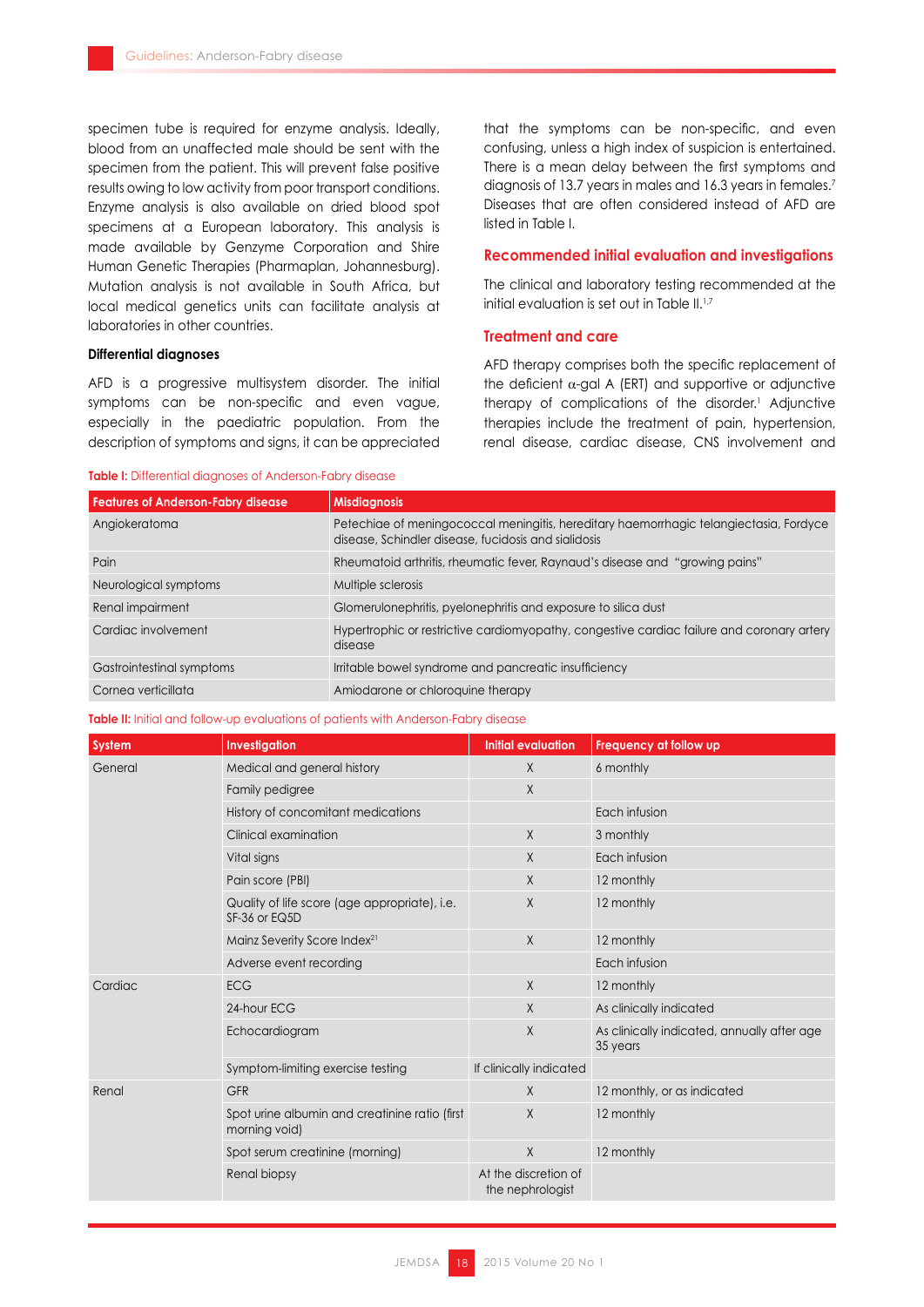| System        | Investigation                                   | <b>Initial evaluation</b>       | Frequency at follow up                                                                |
|---------------|-------------------------------------------------|---------------------------------|---------------------------------------------------------------------------------------|
| Neurology     | MRI of the brain                                | Optional                        | Annually, if abnormal, otherwise two yearly<br>when there are new neurological events |
|               | Assessment of seating                           | If available                    |                                                                                       |
|               | <b>EMG</b>                                      | When neuropathy is<br>suspected |                                                                                       |
| Pulmonary     | Spirometry                                      | If indicated                    | As indicated                                                                          |
| Ophthalmology | Slit-lamp (cornea verticillata)                 | X                               | As indicated                                                                          |
|               | Retroillumination (cataract)                    | X                               | As indicated                                                                          |
|               | Retinal examination (vascular<br>abnormalities) | X                               | As indicated                                                                          |
| Audiology     | Pure tone audiogram                             | X                               | 12 monthly                                                                            |
| Laboratory    | Full blood count                                | X                               | As indicated                                                                          |
|               | Urea, creatinine and electrolytes, and<br>eGFR  | X                               | As indicated, at least 12 monthly                                                     |
|               | Liver function tests                            | X                               | As indicated                                                                          |
|               | Fasting lipid profile                           | X                               | As indicated                                                                          |
|               | Plasma GL3 (freeze serum for later use)         | When available                  | 12 monthly                                                                            |
|               | $\alpha$ -gal A antibodies                      | On initiation of ERT            | When indicated, at the start of new<br>therapy                                        |
| Urine         | Albumin to creatinine ratio                     | As above                        | 12 monthly                                                                            |
|               | Urine GL3 (10 ml frozen)                        | As above                        | 12 monthly                                                                            |

α-gal A: α-galactosidase A, ECG: electrocardiogram, eGFR: estimated glomerular filtration rate, EMG: electromyography, EQ5D: EuroQOL five dimensions questionnaire, ERT: enzyme replacement therapy, GFR: glomerular filtration rate, GL3: globotriaosylceramide, MRI: magnetic resonance imaging, PBI: Present Behavioural Intensity, SF-36: Short-Form 36 item health status survey

#### **Table III:** Adjunctive therapies in Anderson-Fabry disease

| <b>Symptoms</b>                  | <b>Treatment</b>                                                                 |
|----------------------------------|----------------------------------------------------------------------------------|
| Pain                             | Avoidance of trigger activities                                                  |
|                                  | Carbamazepine, gabapentin and<br>phenytoin                                       |
|                                  | Use nonsteroidal anti-inflammatory drugs<br>with caution                         |
| Angiokeratoma                    | Argon laser therapy, if desired by the<br>patient                                |
| Renal disease                    | ACE inhibitors in patients without renal<br>artery stenosis                      |
|                                  | Angiotensin-receptor blockers                                                    |
|                                  | Dialysis or transplantation, as indicated                                        |
| Cardiovascular<br>disease        | Antianginal agents, i.e. beta blockers,<br>calcium-channel blockers and nitrates |
|                                  | <b>Diuretics</b>                                                                 |
|                                  | <b>ACE</b> inhibitors                                                            |
|                                  | Digoxin for heart failure                                                        |
| Dysrhythmias                     | Antiarrhythmic agents and anticoagulant<br>medicine for tachyarrhythmias         |
|                                  | A pacemaker for symptomatic bradycardia                                          |
| Ischaemic heart<br>disease       | Standard therapies, including statins                                            |
| Hypertension                     | ACE inhibitors and other antihypertensive<br>agents                              |
| Hyperlipidaemia                  | Statins                                                                          |
| Neurovascular<br>disease and TIA | Aspirin and clopidogrel                                                          |

ACE: angiotensin-converting enzyme, TIA: transient ischaemic attack

angiokeratoma, and should be available to all patients who are symptomatic.7 There are no randomised controlled trials on these adjunctive therapies in AFD, and the evidence for their effectiveness is largely derived from experience in other similar conditions. See Table III for examples of such therapies.

#### **Genetic counselling**

AFD is an X-linked inherited disorder that affect males and females. Genetic counselling by an appropriately trained healthcare professional is recommended for all patients and their immediate families. This enables the identification of at-risk individuals who may benefit from intervention. The identification of an index case can aid the expeditious diagnosis of other cases in the family. Given the X-linked mode of inheritance, it is important for patients to understand the possible implications for other family members and to explore the possibility of "cascade" screening.

# **Enzyme replacement therapies**

AFD is a chronic, progressive disorder. The aim of ERT is to prevent or limit progression, and attempt to reverse or stabilise advanced disease. It is accepted that treatment is most likely to be successful when started early in the course of the disease*.* The manifestations responsive to ERT have been used to devise the criteria required for the initiation of therapy.<sup>1</sup>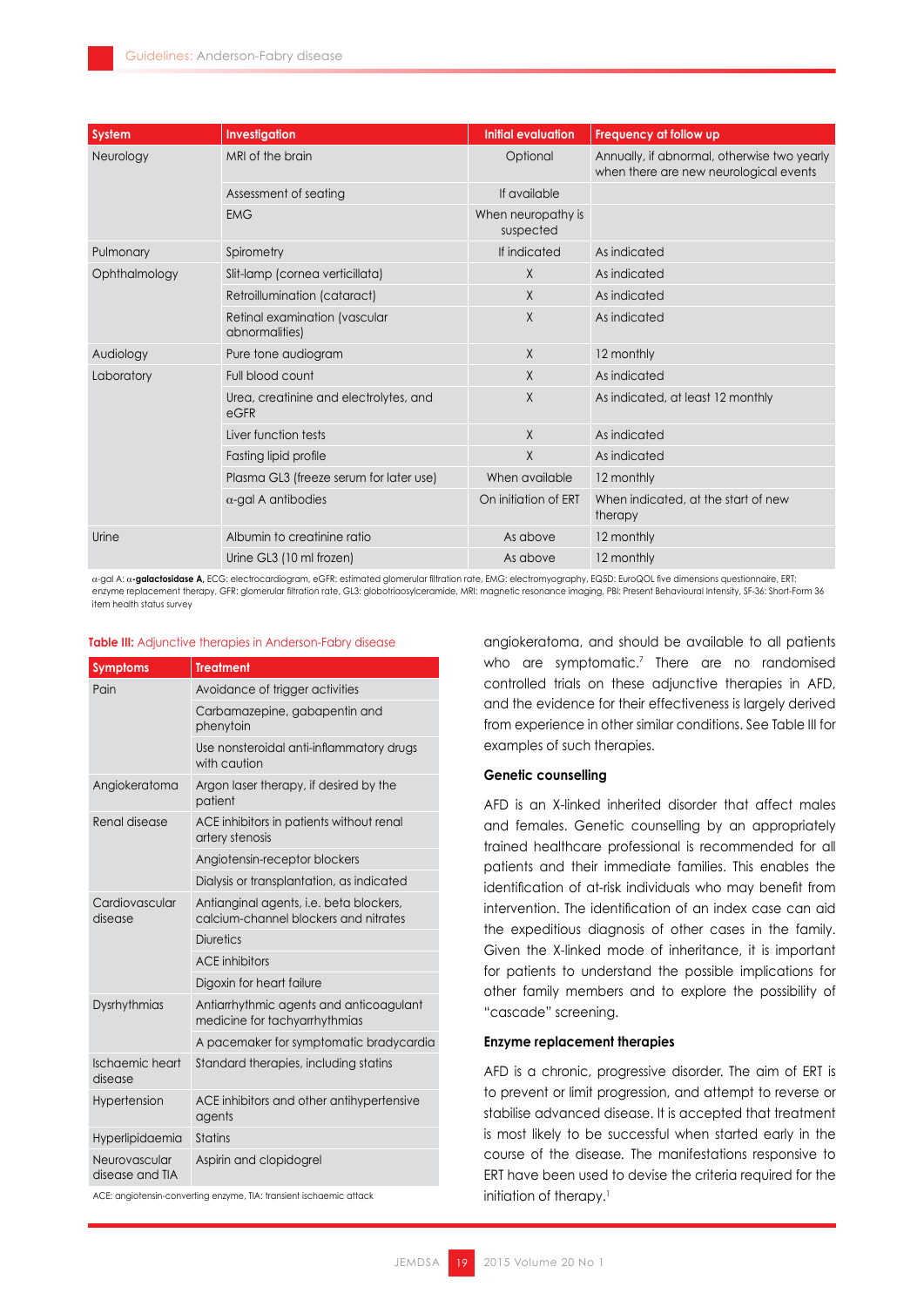#### **Table IV:** Indications for enzyme replacement therapy

| <b>General symptoms of Anderson-Fabry disease</b> |                                                                      |  |  |
|---------------------------------------------------|----------------------------------------------------------------------|--|--|
| Evidence of<br>renal disease                      | Pain interfering with quality of life                                |  |  |
|                                                   | GFR (< 80 ml/minute)                                                 |  |  |
|                                                   | Microalbuminuria                                                     |  |  |
|                                                   | Proteinuria of > 300 mg/24 hours                                     |  |  |
|                                                   | Renal biopsy showing endothelial deposits                            |  |  |
| Evidence of<br>cardiac disease                    | Left ventricular hypertrophy on ECG                                  |  |  |
|                                                   | Conduction abnormalities                                             |  |  |
|                                                   | Increased left ventricular mass on echo                              |  |  |
|                                                   | Increased left ventricular wall thickness on<br>echo                 |  |  |
|                                                   | Left atrial enlargement                                              |  |  |
|                                                   | Valvular thickening and insufficiency                                |  |  |
|                                                   | A reduction in left ventricular ejection<br>fraction                 |  |  |
|                                                   | Diastolic dysfunction                                                |  |  |
|                                                   | Ischaemic heart disease in the absence of<br>coronary artery disease |  |  |
| Evidence of                                       | A previous stroke or TIA                                             |  |  |
| neurovascular<br>disease                          | The progression of abnormal cerebral MRI<br>scans                    |  |  |
| Gastrointestinal<br>symptoms                      | Symptoms significantly altering quality of life                      |  |  |
|                                                   | The following are indications for ERT in boys:                       |  |  |
| ENT                                               | Hearing loss                                                         |  |  |
|                                                   | Episodic vertigo                                                     |  |  |
| General                                           | Poor growth that is unexplained                                      |  |  |
|                                                   | Significant symptoms affecting quality of life                       |  |  |
| Renal                                             | Proteinuria or microalbuminuria                                      |  |  |
|                                                   | The following are indications for ERT in women:                      |  |  |
| General                                           | Proteinuria or microalbuminuria                                      |  |  |
|                                                   | Acroparasthesia non-responsive to<br>conventional treatment          |  |  |
|                                                   | Persistent proteinuria of $\geq$ 300 mg/24 hours                     |  |  |
|                                                   | GFR below 80 ml/minute/1.72 m <sup>2</sup>                           |  |  |
|                                                   | Significant cardiac involvement                                      |  |  |
|                                                   | Cerebrovascular involvement or TIA                                   |  |  |
|                                                   | Other symptoms impacting significantly on<br>the quality of life     |  |  |

ECG: electrocardiogram, ENT: ear, nose and throat, ERT: enzyme replacement therapy, GFR: glomerular filtration rate, MRI: magnetic resonance imaging, TIA: transient ischaemic attack

Treatment should commence as soon as the symptoms or signs appear in males. It is anticipated that all males who have a pathogenic mutation will require ERT. The presence of a pathogenic mutation in females is not an indication for ERT on its own. However, the clinical criteria for commencing therapy in females should be the same as those in males. Asymptomatic patients must undergo a full clinical assessment and annual re-evaluation.

#### **Products and dosages**

The dosage is as follows:

- Agalsidase alpha, at a dose of 0.2 mg/kg, intravenously, every two weeks. It is produced using a genetically engineered human sarcoma fibroblast cell line. The product licences are based on the National Institutes of Health study.22
- Agalsidase beta, at a dose of 1 mg/kg intravenously, every two weeks. It was approved by the US Food and Drug Administration for use in the USA in 2003. It is produced in the Chinese hamster ovary cell line. The product licences are based on the Mount Sinai School of Medicine study group.23

Several other controlled studies, including an additional placebo-controlled outcome study, have been published.24-26

The dosages just described are those contained in the registration data. Researchers have compared the two products and found them to be equivalent, if administered at the same dose.27 Recent literature on treatment guidelines for the diagnosis and treatment of AFD have been published, and should be consulted for further information on general and organ-specific recommendations.4,7,20

# **Indications for enzyme replacement therapy**

Pain is often a first manifestation of the disease, and therapy started at this stage is also intended to arrest the progression and involvement of other organ systems. The indications for ERT are set out in Table IV.

Boys who are asymptomatic aged 10-13 should be considered for ERT, and treatment initiated by 16 years of age.7 The duration of treatment is usually lifelong, except where indications for cessation of therapy are present.

# **Administration of enzyme replacement therapy**

#### **Treatment regimens**

Patients are offered either agalsidase alpha or agalsidase beta. The infusion rate is dependent on the protein load and dose.

The treatment regimens of either agalsidase alpha or agalsidase beta should be used according to their respective prescribing information.<sup>1</sup> Mixing and administration documents included in the package inserts need to be read by the treating physician prior to using the product. Premedication with paracetamol and/ or an antihistamine should be given at the discretion of the prescribing clinician. Hydrocortisone may be used, as indicated. The first five doses of enzyme replacement should be given in hospital, with full monitoring and resuscitation facilities available. If an infusion reaction occurs, then further doses should be given in hospital with premedication, as described. When the clinician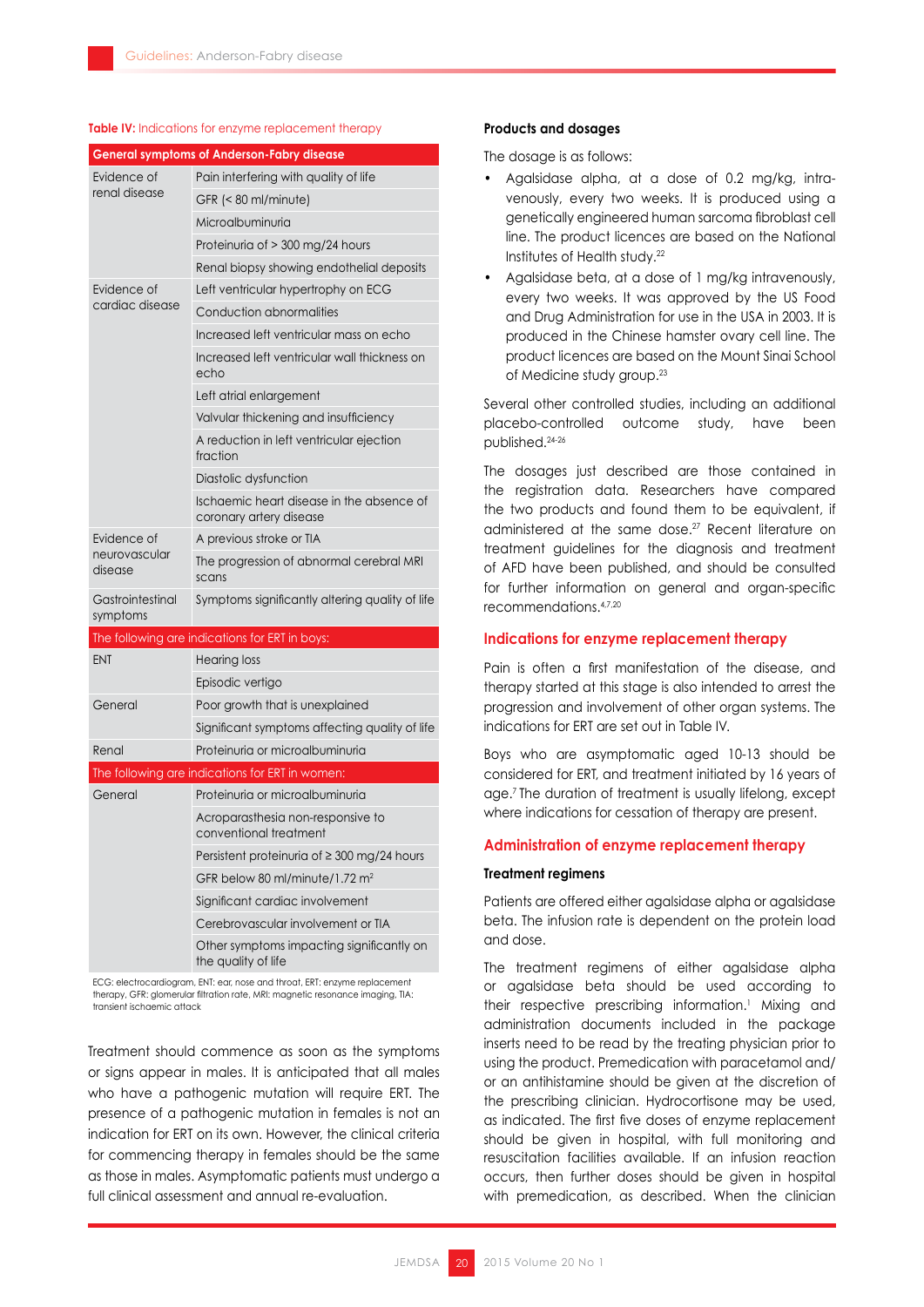is confident that infusions will proceed without serious or life-threatening reactions at a specific infusion rate, then patients may be offered alternative options, such as outpatient or home infusion therapy. This should be initiated by an accredited home care nursing service, but ultimately, the enzymes may be administered by the patients themselves after appropriate training. Restarting treatment after a break must be performed as for the initiation of treatment.

#### **Limitations**

ERT should be used with caution in pregnancy and lactation.1 The presence of another life-threatening illness or disease, where the prognosis is unlikely to be improved by ERT, should lead to careful consideration of the use thereof.

# **Safety and immunology of enzyme replacement therapy**

ERT seems to be well tolerated by patients with AFD. Antibody formation frequency is dependent on the assay sensitivity, and has been reported to be approximately 50-90% for both enzyme preparations.28 Despite antibody formation being reported with both preparations, there is no clear evidence of any impact on the clinical efficacy of treatment.28

Infusion-associated reactions are the most common reactions in patients receiving ERT. As with any protein infusion, hypersensitivity reactions have been reported with both preparations. Agalsidase alpha infusion reactions occurred in 7-57% of patients,<sup>16,22</sup> and most commonly consisted of rigors, pyrexia, flushing, headaches, nausea and dyspnoea. Agalsidase beta infusion reactions occurred in 55% of patients, compared to 23% in the placebo group.29 The most common infusion reactions are fever, chills, nausea, vomiting, headaches and paraesthaesia. They relate to the infusion rate and amount of protein that needs to be infused. There seems to be no difference in the safety profile between both enzymes when studied in head-to-head trials, and at a dose of 0.2 mg/kg/2 weeks.27 The infusion duration needs to be extended, with increasing doses, based on the severity of the disease and desired treatment outcome. It is important to refer to the individual product labelling for details on complete safety information, as well as infusion and administration guidance. For the purposes of these guidelines, it is assumed that both preparations are available for prescription, and that patients will be offered a choice of products. Agalsidase alpha is registered in South Africa. Agalsidase beta is not currently registered in South Africa, but is available as a Section 21 medication.

# **Safety monitoring**

A persistent reaction to enzyme infusion should be assessed by the clinician, and the existence of antibodies to α-gal A investigated. Anaphylactic-type reactions should be treated as a medical emergency, the infusions suspended and the existence of immunoglobulin E antibodies immediately investigated.<sup>1</sup>

#### **Safety assessments**

**Safety end-points**

Safety should be monitored by:<sup>1</sup>

- A clinical examination.
- The vital signs.
- Routine blood tests.

**Adverse events**

Adverse events should be categorised as infusion and noninfusion related, and scored as mild, moderate or severe. Infusion reactions should be managed by decreasing the infusion rate, and reducing the dose, premedication or even desensitisation, if needed. Adverse reactions should be reported to the supplier of the product.

#### **Follow-up**

The clinical and laboratory testing recommended during follow-up is set out in Table II.<sup>1</sup>

It should be noted that if found to be abnormal at baseline, GFR, electrocardiogram and magnetic resonance imaging of the brain in children should be performed, depending on the patient's age and ability to co-operate.

#### **Assessments**

#### **Efficacy end-points**

Efficacy end-points are considered an improvement in or a prevention of deterioration in:<sup>1</sup>

- Renal function (defined by GFR, creatinine clearance or proteinuria).
- Pain scores.
- Age-appropriate quality-of-life measurement.
- Cardiac structure and function.
- Neurological status.
- Growth and development in children.
- Composite end-point, using a severity score index.

#### **Annual assessment (objective evidence)**

A specific assessment should be considered annually from the first anniversary of the start of ERT.<sup>1</sup>

It should consider objective evidence of progression in measured clinical criteria which are not:

- Attributable to a secondary pathology.
- Commensurate with natural age-related decline.
- Remediable by increasing the dose, changing the product or the institution of any other simple therapeutic measure.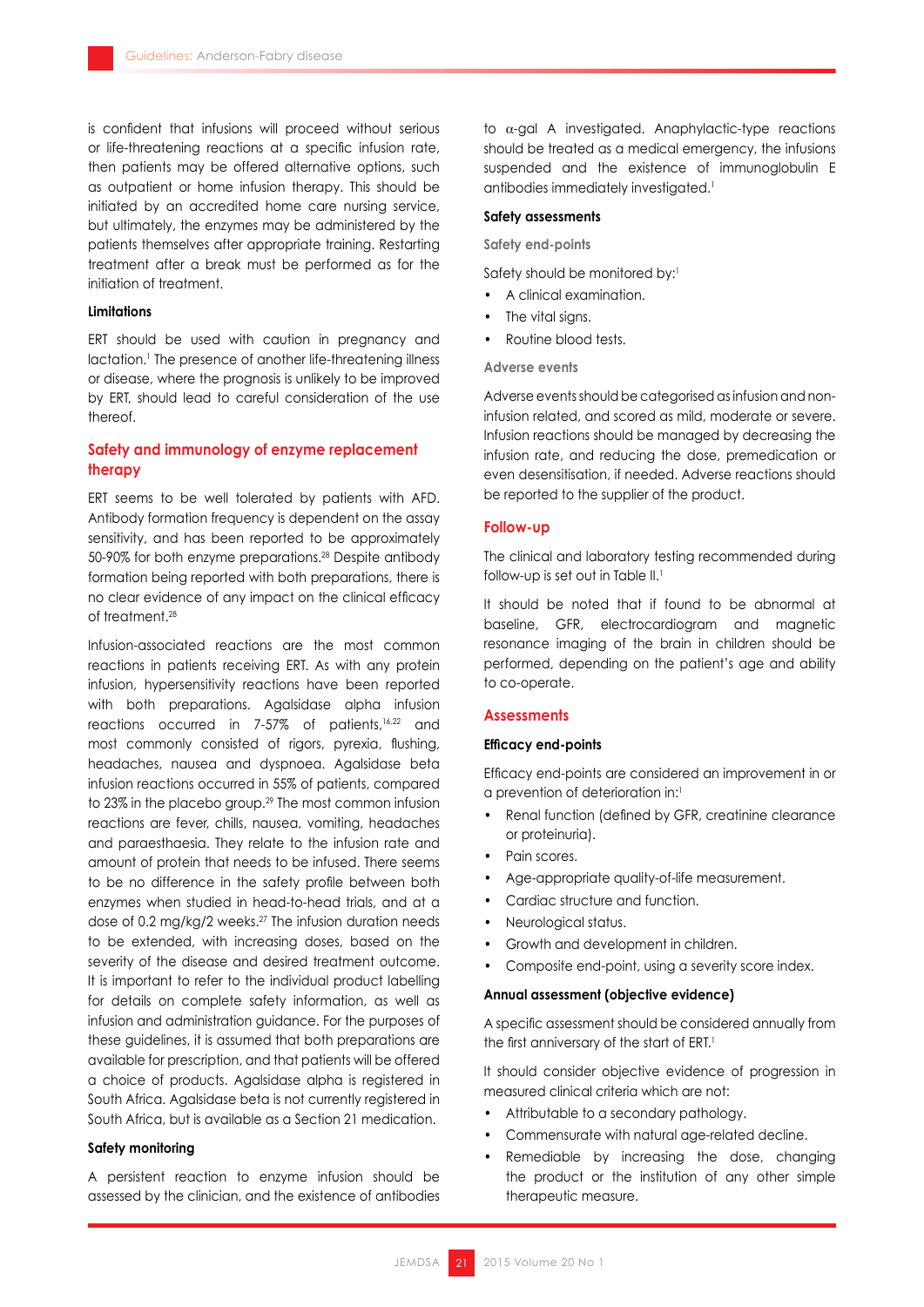- Within the normal measured variation of that laboratory parameter.
- Outweighed in clinical significance by stabilisation or improvement in one of the other criteria.

On the basis of current major criteria, disease progression might include:

- Worsening of pain beyond the baseline.
- Deterioration of the GFR > 1-3 ml/minute/year or proteinuria (20% decline).
- Progressive impairment of systolic or diastolic dysfunction, resulting in the worsening of heart failure symptoms.
- The new presentation of clinically significant neurovascular disease.

If there has been no change or a worsening of the symptoms after 6-12 months therapy,<sup>1</sup> actions to be considered include evaluating and monitoring the patient, as well as conducting an assessment of the clinical data.

If there is still no improvement:

- The reasons for this should be investigated, e.g. neutralising antibodies.
- The dose should be adjusted.
- A change could be made to an alternative enzyme product.
- Continue on same dose to allow more time for the treatment to have an effect.

# **Treatment withdrawal**

# **General**

Treatment withdrawal should be considered if the following general factors apply:<sup>1</sup>

- There are intolerable and unavoidable adverse effects.
- There is intercurrent illness, where either the long-term quality of life or expected survival is such that the patient will gain no significant benefit from specific treatment for AFD.
- At the request of the patient or properly allocated guardian acting in the patient's best interests, if the patient is properly deemed not to be competent.
- If the circumstances of the patient's lifestyle are such that sufficient compliance with treatment is not possible. Such cases might include intravenous drug abuse, associated with a peripatetic lifestyle.

#### **Specific**

Treatment withdrawal should be considered if the following specific factors apply:

• Objective evidence of progression that cannot be explained or remedied, such as the significant worsening of pain beyond the baseline.

- The progression of cardiac involvement.
- The new presentation of clinically significant neurovascular disease.

# **Role of, and interactions with, the Lysosomal Storage Disease Medical Advisory Board**

The Lysosomal Storage Disease Medical Advisory Board is a multidisciplinary and multispeciality team of physicians with an interest in treating patients with LSD. This approach is essential, owing to the multisystem nature of the disorder. The physicians are also drawn from academic and private healthcare institutions. The members are independent, and aim to provide a shared-care model to enable treating physicians and funders to obtain advice on various aspects of the care of AFD patients. The intention is not to regulate care, but to improve patients' care, through sharing knowledge and experience. These guidelines provide a standard of care that is in keeping with that internationally, but is also realistic for South Africa. It is the intention that all AFD patients should be identified, and offered the best possible available care, based on these guidelines.

# **Interaction between treating physicians and the Lysosomal Storage Disease Medical Advisory Board**

The Lysosomal Storage Disease Medical Advisory Board will act as a consultant to assist treating physicians in the management and care of their patients.

# **Interaction between medical aids and the Lysosomal Storage Disease Medical Advisory Board**

Medical aids and/or funders may consult the Lysosomal Storage Disease Medical Advisory Board with regard to patients who are new to treatment, or when dosage adjustments are requested.

Here is a list of the Lysosomal Storage Disease Medical Advisory Board members, in alphabetical order:

- Dr Louisa Bhengu, Medical Geneticist, University of the Witwatersrand.
- Prof Alan Davidson, Paediatric Haematologist, University of Cape Town.
- Dr Carla Els, Paediatric Pulmonologist, Private Practice.
- Dr Paul du Toit, Physician, Private Practice.
- Dr Trevor Gerntholtz, Nephrologist, Private Practice.
- Dr Kenny Govendragaloo, Paediatric Cardiologist, Private Practice.
- Dr Rene Heitner, Paediatrician, Private Practice, deceased.
- Dr Bertram Henderson, Medical Geneticist, University of the Free State.
- Dr Lawrence Mubaiwa, Paediatric Neurologist, University of KwaZulu-Natal.
- Dr Sheeba Verughese, Paediatrician, University of the Witwatersrand.